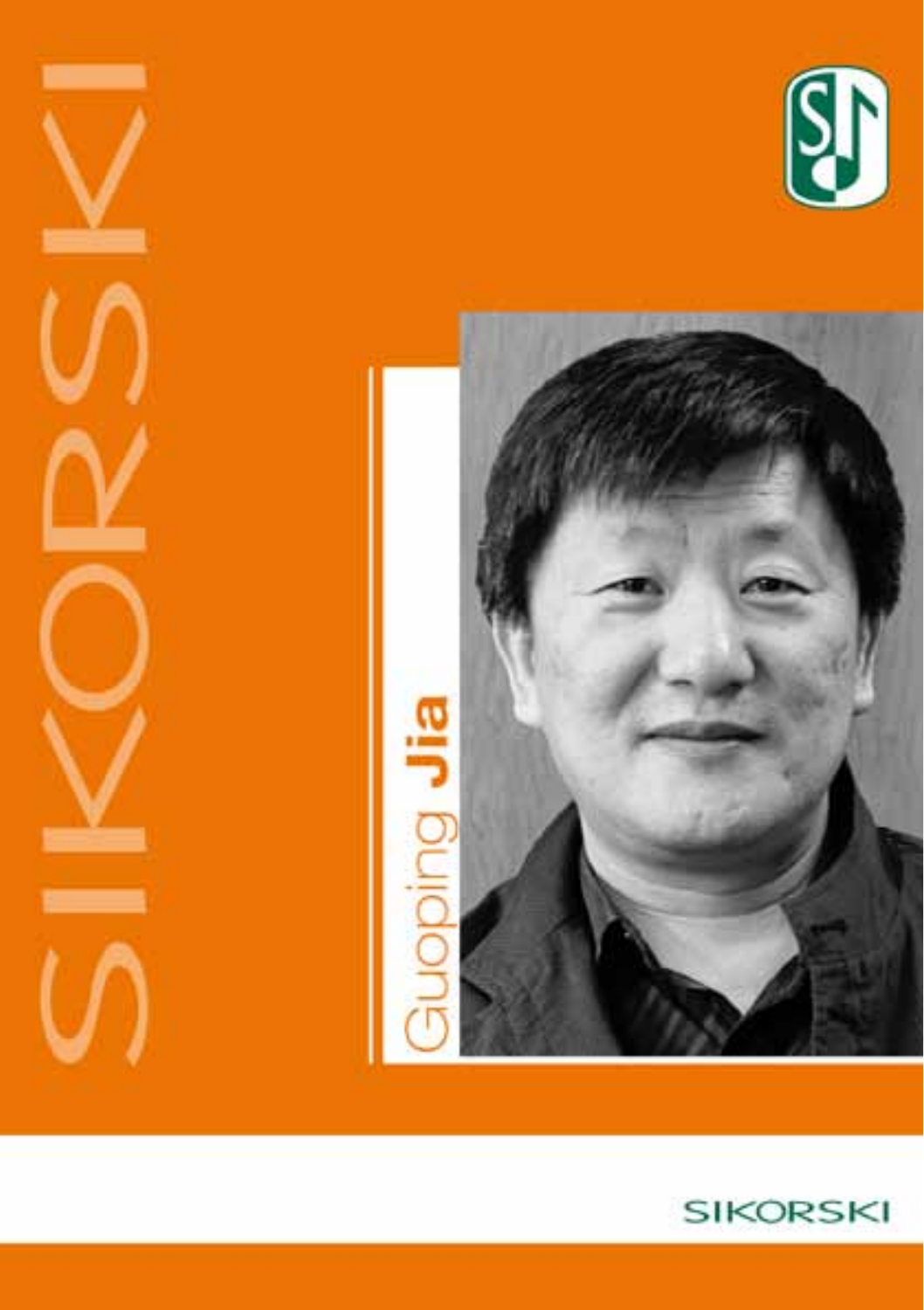# g u o p i n g

# **j i a**





#### **SIKORSKI MUSIKVERLAGE HAMBURG**

**sik 4/5662**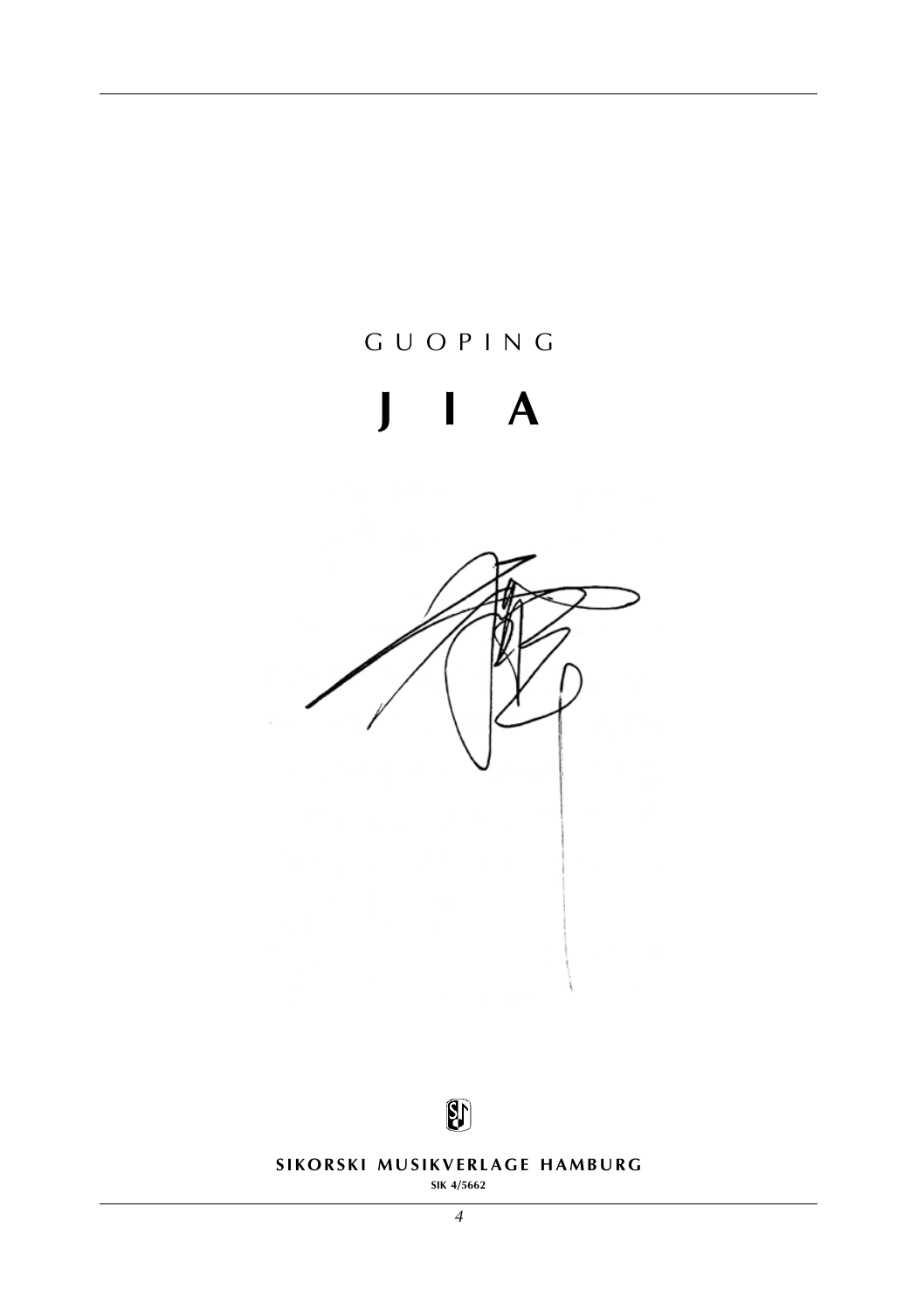### **contents**

| <b>CHRONOLOGICAL LIST OF WORKS.</b> 8 |  |
|---------------------------------------|--|
|                                       |  |

sikorski Musikverlage 20139 hamburg phone: (+ 49) (0)40 / 41 41 00-0 · fax: (+ 49) (0)40 / 41 41 00-41 www.sikorski.de · contact@sikorski.de

**9 a p r i l 2020**

cover photo © Yanwen Li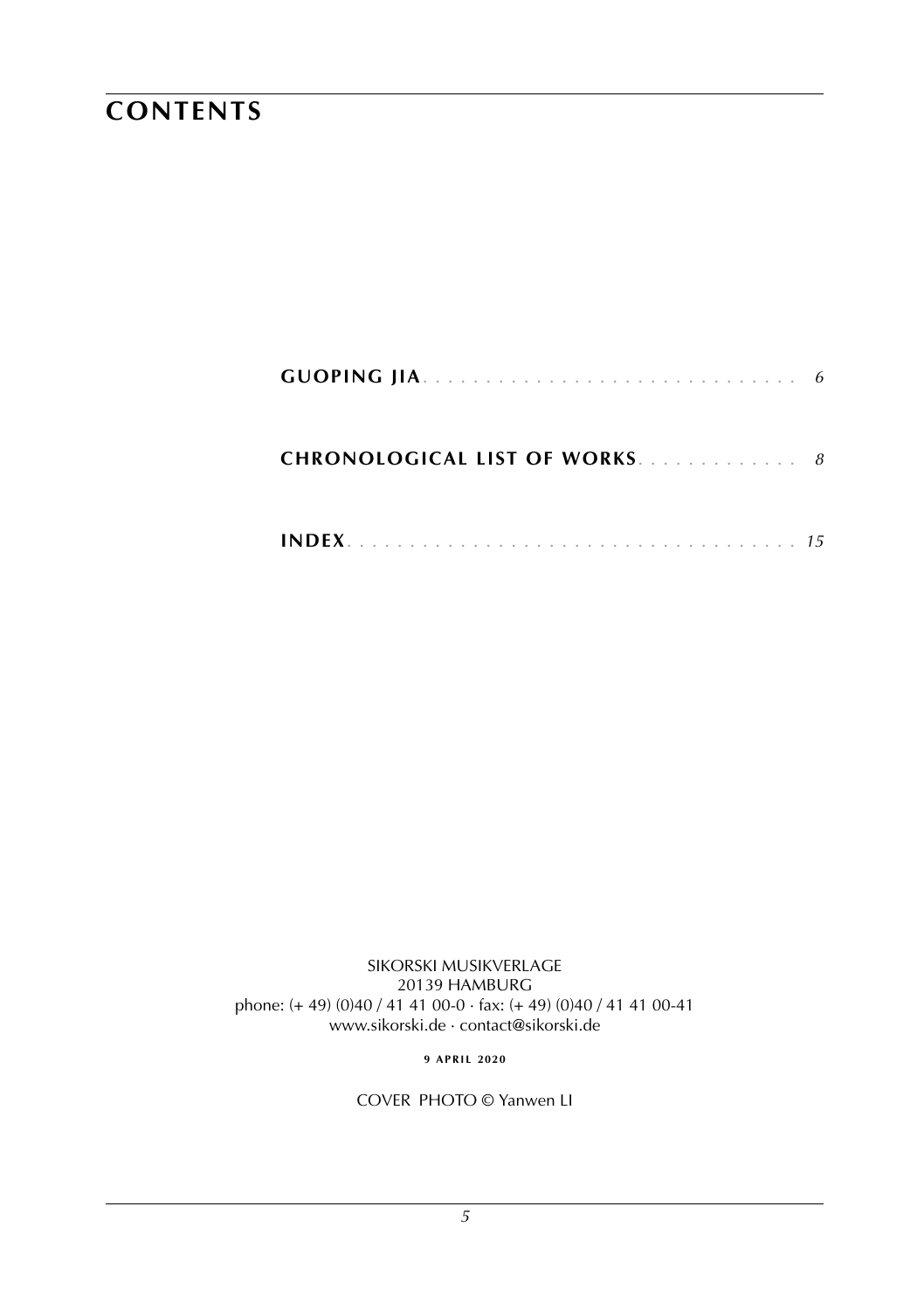### **guoping jia**

Guoping Jia wurde 1963 in Shanxi (China) geboren. 1980–1984 absolvierte er ein Musikstudium an der Shanxi-Jin-Opernakademie in Taiyuan. 1984–1987 war er Leiter der Musikabteilung am Kulturhaus in Luliang. Von 1987-1991 studierte er am Zentralen Konservatorium in Beijing Komposition, wo er ab September 1991 Dozent für Harmonielehre und Komposition war. 1994–1998 studierte er als Stipendiat des DAAD an der Staatlichen Hochschule für Musik und Darstellende Kunst Stuttgart Komposition bei Helmut Lachenmann, von wo aus er 1996 an den Darmstädter Ferienkursen teilnahm. Seit September 1998 ist er Professor für Komposition und Analyse Neuer Musik am Zentralen Konservatorium in Beijing.

Guoping Jia komponierte Kammer-, Orchester-, chinesische Volks-, Ballett- und Filmmusik und erhielt verschiedene Preise und Auszeichnungen in China und in der Bundesrepublik Deutschland. Seine Werke wurden in zahlreichen Ländern aufgeführt. Zu seinen wichtigsten Kompositionen zählen: Der zersplitterte Klangschatten (2003), Schweben über grenzenlosem Feld (2001/2002), The Wind Sounds in the Sky (2003), Whispers of Gentle Wind (2011), sowie die Orchesterstücke The Sacrifice (1991), Qing Diao (1998), Ice-Fire (2001/2005), Kalaviuka (2012), Lingering in the Firmament for Chinese orchestra (2001) sowie The Pine-Soughing Valleys (2014).

Jia setzt sich mit der Organisation von Konzerten und wissenschaftlichen Veranstaltungen engagiert für den kulturellen Austausch zwischen China und Deutschland ein. 2007 rief er den jährlich ausgeschriebenen ,Con Tempo Composition Competition' und 2009 das ,German Contemporary Music Festival' ins Leben. 2011 gründete er mit Unterstützung der Siemens Stiftung und der Internationalen Ensemble Modern Akademie das ,ConTempo Ensemble Beijing', das erste chinesische Ensemble für moderne Musik, in dem westliche und östliche Instrumente kombiniert werden.

> *Die Werke Guoping JIA sind – sofern nicht anders angegeben – im Musikverlag Hans Sikorski, Hamburg verlegt.*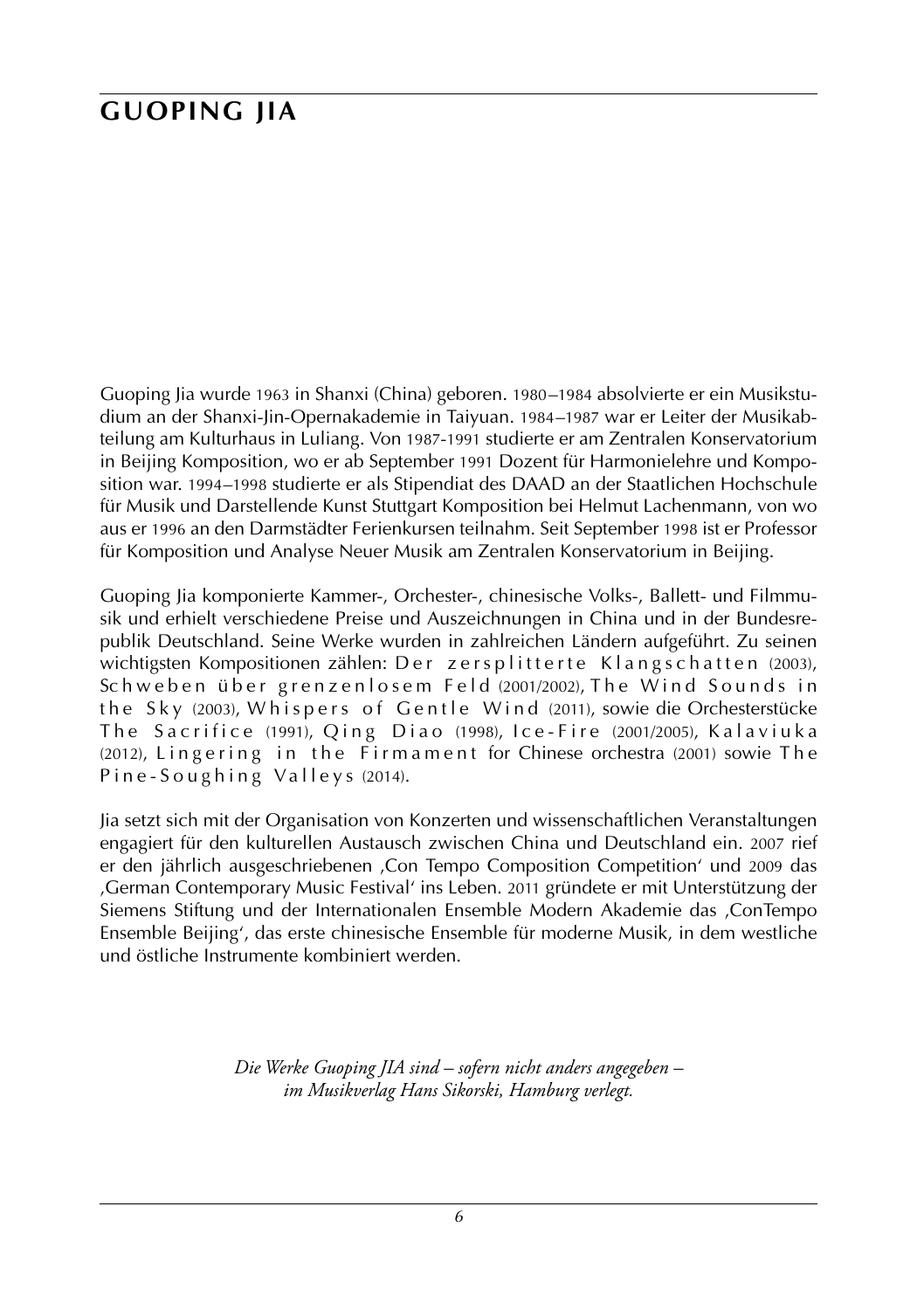Guoping Jia was born in 1963 in Shanxi (China). In 1980 –1984 he completed studies in music at the Shanxi-Jin Opera Academy in Taiyuan. In 1984–1987 he was the director of the music department at the Culture House in Luliang. From 1987–1991 he studied composition at the Central Conservatory in Beijing, where he was an instructor in harmony and composition beginning in September 1991. In 1994–1998 he was a stipend recipient of the DAAD, studying composition with Helmut Lachenmann at the State Academy of Music and the Performing Arts in Stuttgart; from here, he participated at the Darmstadt Holiday Courses in 1996. Since September 1998 he has been Professor of Composition and Analysis of New Music at the Central Conservatory in Beijing.

Guoping Jia has composed chamber and orchestral music, Chinese folk music, ballet and film music and has received various prizes and awards in China and the Federal Republic of Germany. His works have been performed in numerous countries. The most important of these are: Der zersplitterte Klangschatten (2003), Schweben über grenzenlosem Feld (2001/2002), The Wind Sounds in the Sky (2003), Whispers of Gentle Wind (2011), orchestral pieces The Sacrifice (1991),  $O$ ing  $D$ iao (1998), Ice-Fire (2001/2005), Kalaviuka (2012), Lingering in the Firm a ment for Chinese orchestra (2001) and The Pine-Soughing Valleys  $(2014)$ .

Jia is strongly committed to cultural exchange between China and Germany, devoting himself to organizing concerts and scholarly events. In 2007 he introduced the annual 'Con Tempo Composition Competition' and in 2009 the 'German Contemporary Music Festival'. In 2011, with the support of the Siemens Foundation and the International Ensemble Modern Academy, he founded the 'ConTempo Ensemble Beijing', the first Chinese ensemble for modern music in which Western and Eastern instruments are combined.

> *The works by Guoping JIA are – inasmuch as no other publisher is mentioned – represented by Musikverlag Hans Sikorski, Hamburg.*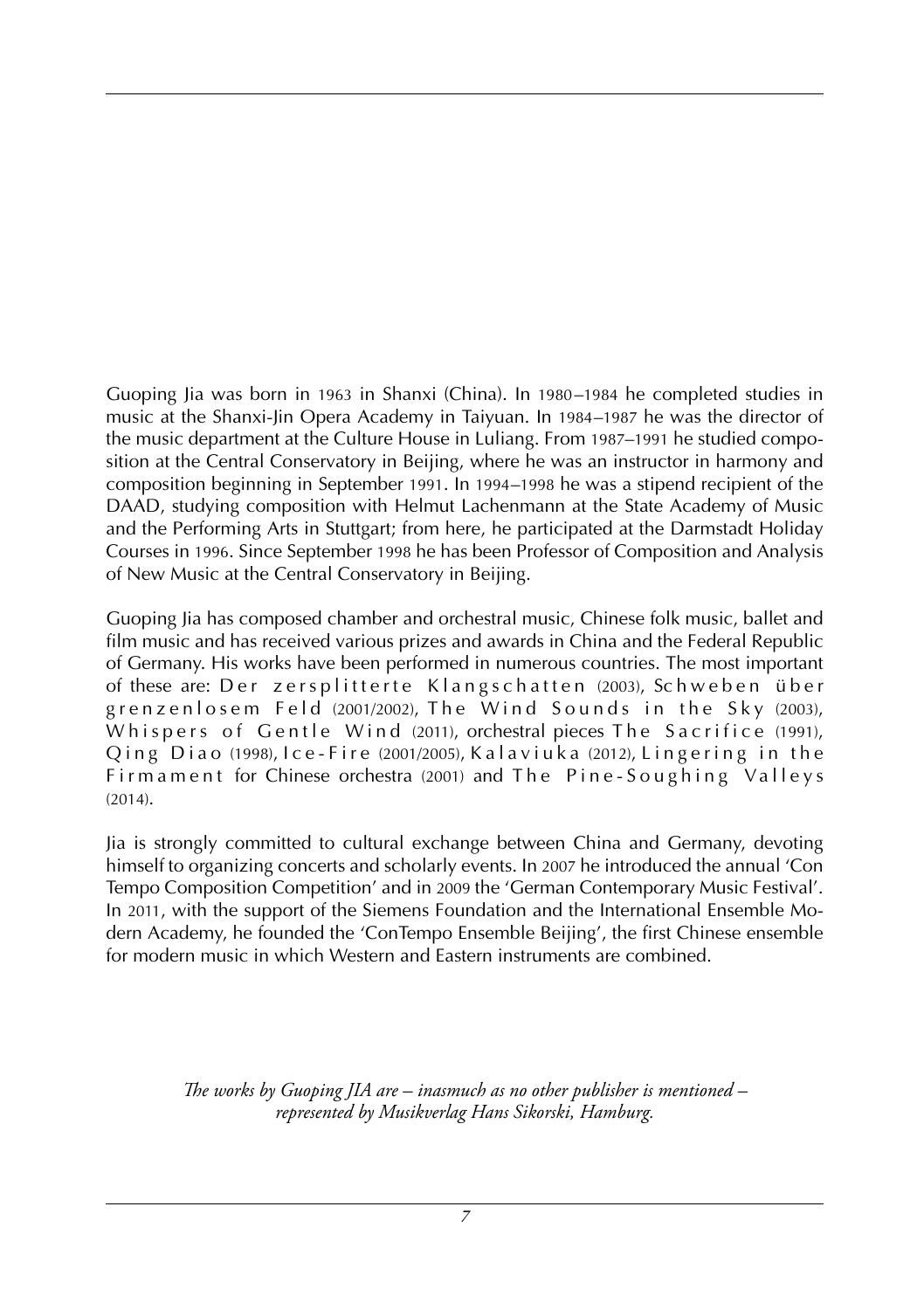| YUAN<br>for flute                                                                                      | 1995      |
|--------------------------------------------------------------------------------------------------------|-----------|
| Duration: 9'                                                                                           |           |
| First performance: 9 February, Stuttgart<br>Anja Bosch                                                 |           |
| <b>YUAN II</b><br>for oboe<br>Duration: 9'                                                             | 1996      |
|                                                                                                        |           |
| <b>GU YUN</b><br>for alto flute<br>Commissioned by 'Musica Riservata' Winterthur                       | 1998      |
| Duration: 3'                                                                                           |           |
| First performance: 14 November 1998, Winterthur<br>Heinrich Keller                                     |           |
| LINGERING IN THE FIRMAMENT<br>for Chinese orchestra<br>Duration: 13'                                   | 2001      |
| First performance: 6 October 2001, Hong Kong<br>Hong Kong Chinese Orchestra - Huichang YAN (conductor) |           |
| THE LONE PINE SINGING IN THE WIND<br>for woodwind quintet                                              | 2000/2001 |

 $1.1.1.1 - 1.0.0.0$ Duration: 17' First performance: 31 October 2001, Beijing Zhang Qian (flute) – Zhu Di (oboe) – Liao Ran (clarinet) – Zhang Lin (horn) – Xiao SHAN (bassoon)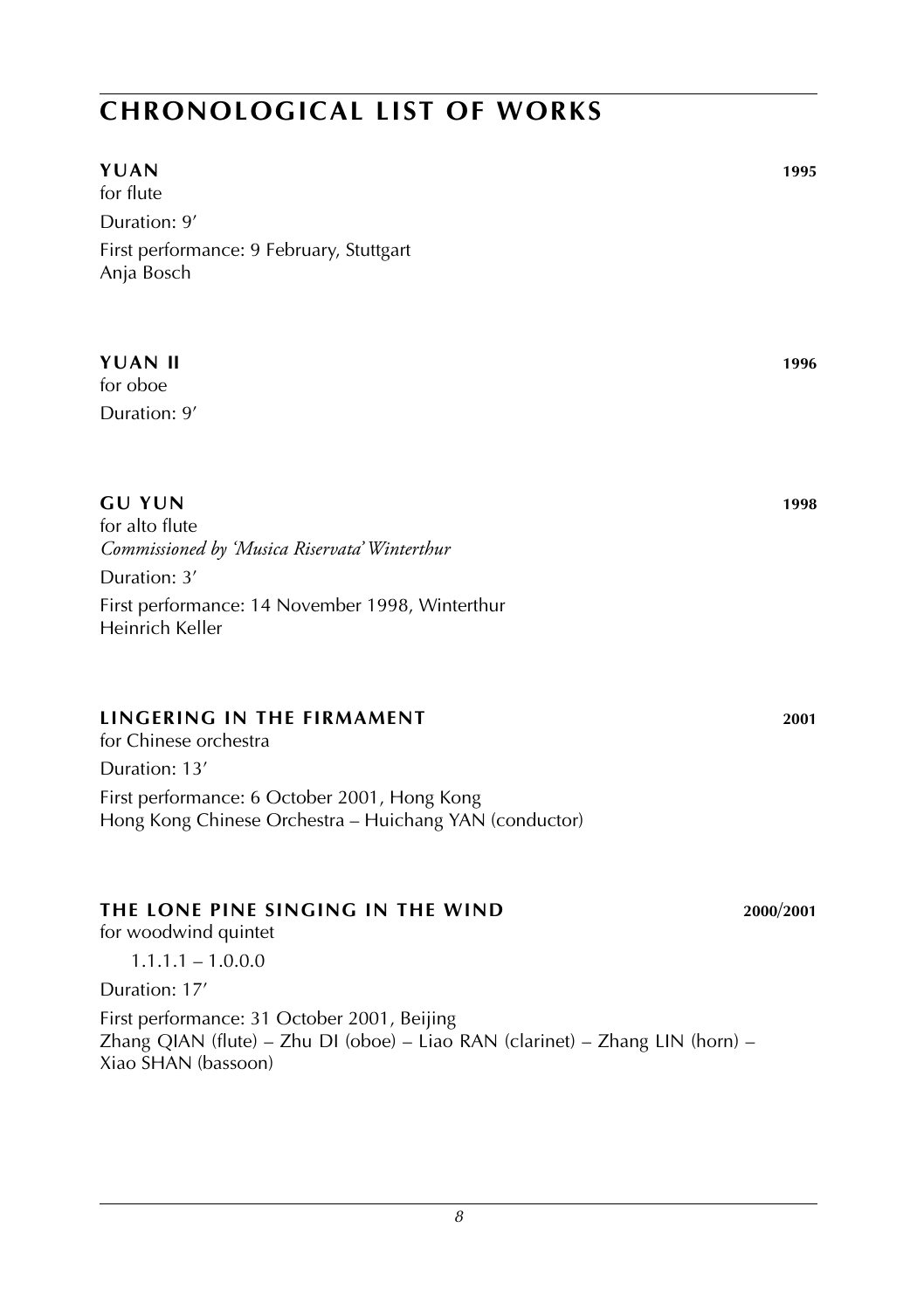#### **schweben über grenzenlosem feld 2001**/**2002**

for flute and piano Duration: 11' First performance: 26 January 2002, Winterthur H. Keller (flute) – B. Steinbrecher (piano)

#### **the wind sounds in the sky 2002**

for sheng, violoncello and percussion Duration: 11' First performance: 24 June 2005, Hannover Wu Wei (sheng) – Karsten Dehning (violoncello) – Andreas Boettger (percussion)

#### **der zersplitterte klangschatten 2003**

for pipa and four percussionists *Commissioned by Freiburger Schlagzeugensemble*

perc (I: glass chimes, crot, woodbl, tomt, small Chinese gong, small Chinese cym, susp.cym, Javanese gong – II: crot, timbales, temple bl, sizzle, small Chinese gong, Javanese gong, vibr – III: crot, flex, wood bl, bongos, sizzle, small Chinese gong, Javanese gong – IV: glass chimes, crot, temple bl, tom-t, wood dr, small Chinese dr, small cym, small Chinese cym, susp.cym, small Chinese gong, Javanese gong)

Duration: 11'

First performance: 12 December 2003, Freiburg Weiwei Lan (pipa) – Freiburger Schlagzeugensemble

© People's Music Publishing House

#### **eisfeuer** (**ice-fire**) **1999**–**2005**

for orchestra

 $3(picc).2(cor anglais).3(bass clar).2(db bn) - 4.3.3.1 - 5 perc (l: temple bl, tom$ t, bass dr, cym, vibr – II: tgl, tom-t, wood bl, cym, tam-t, marimba – III: timp, Chinese cym, bells – IV: tgl, temple bl, cym, tam-t, xyl – V: wood bl, cym, glsp, vibr). harp. piano. strings

Duration: 10'

First performance: 10 May 2005, Shenzen Shenzhen Symphony Orchestra – Xiaotang XIA (conductor)

*score:* **s i k 8862**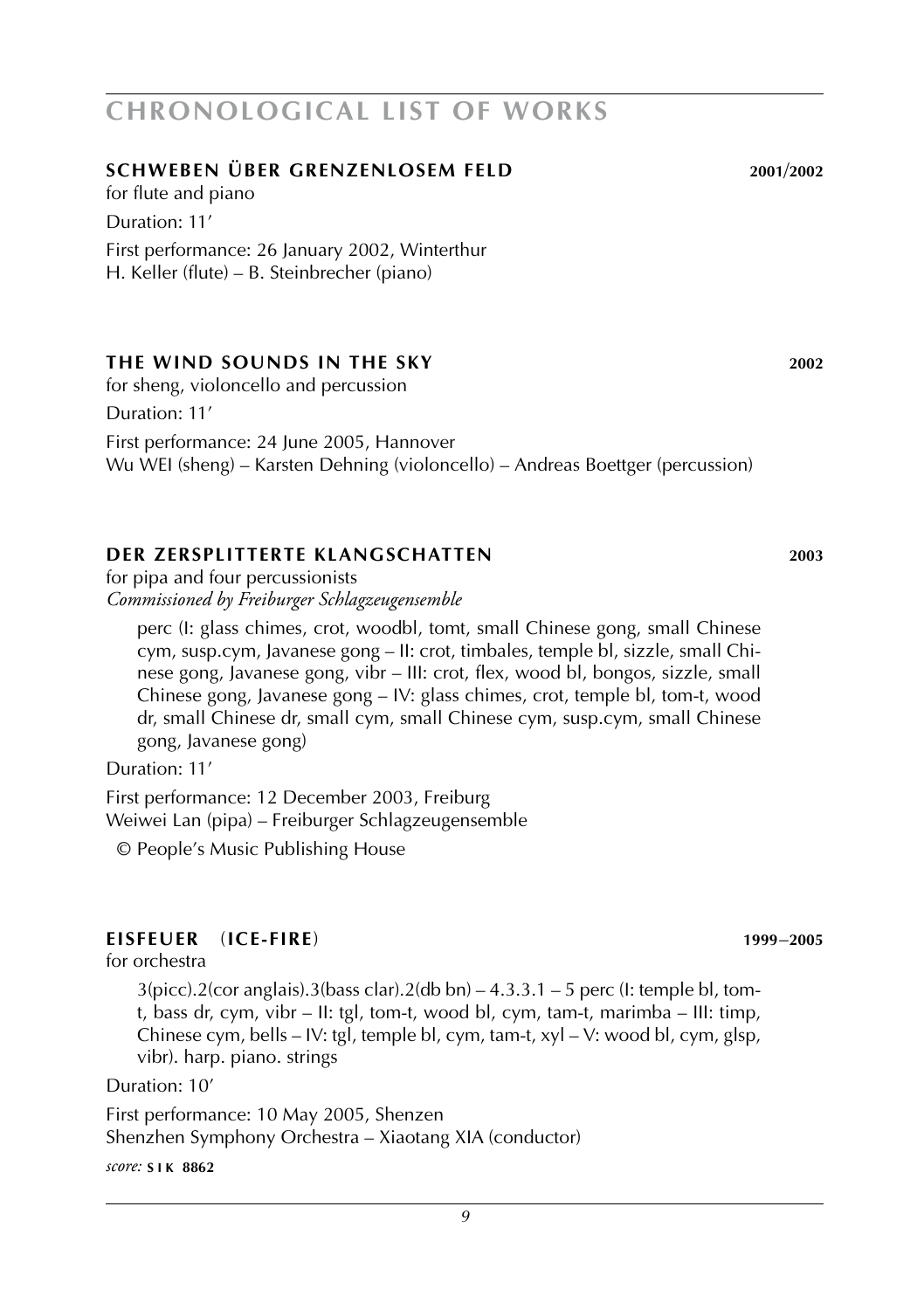#### **wo kein klang ist 2005**

for bayan, violin and violoncello Duration: 15' First performance: 12 October 2005, Beijing Xiaoqing Cao (bayan) – Danan Liang (violin) – Yibing Zhu (violoncello)

*score:* **s i k 8835**

#### **whispers of a gentle wind 2011**

for pipa, guzheng, sheng and banhu Duration: 11' First performance: 14 May 2011, Beijing Weiwei Lan (pipa) – Xinxin Song (guzheng) – Dong Ying (sheng) – Hu Yu (banhu)

#### **fallen leaves into deep valley 2011**

#### for orchestra

 $3(pice).3(cor \text{ anglais}).3(bass \text{ clar}).3(db \text{ bn}) - 4.3.3.1 - 5 \text{ perc. harp. piano.}$ strings (14/12/19/8/6)

Duration: 9'

First performance: 24 November 2012, Beijing

China National Symphony Orchestra – Yongyan HU (conductor)

© People's Music Publishing House

#### **song of the burial of flowers 2011**

for guzheng solo Duration: 13' First performance: 4 July 2011, Beijing Xinxin Song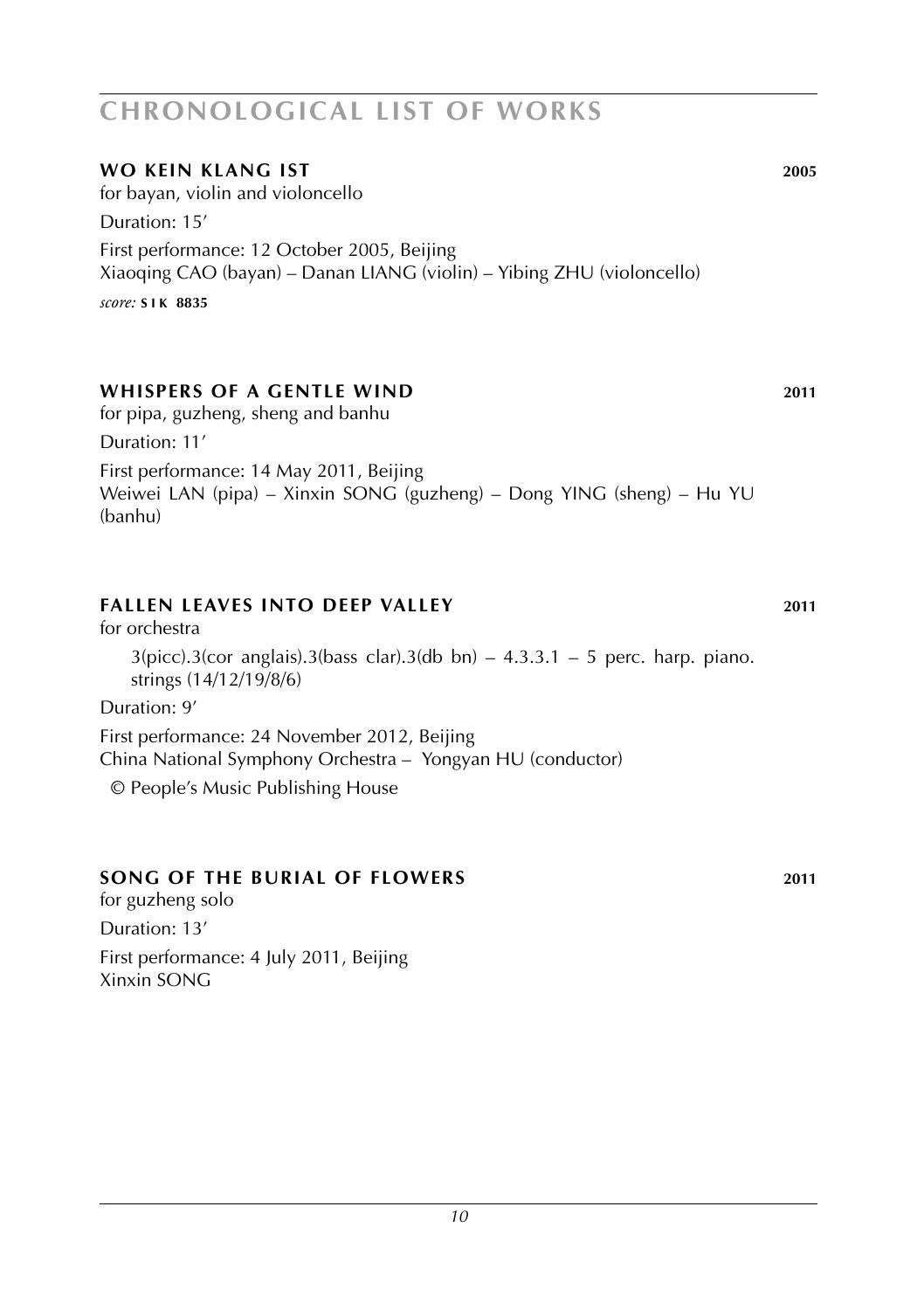#### **Kalaviuka 2011**/**2012**

for orchestra *Commissioned by Munich Biennale and Ernst von Siemens Musikstiftung*

 $3(pice).3(cor \text{ anglais}).3(bass \text{ clar}).3(db \text{ bn}) - 4.3.3.1 - 4 \text{ perc (l: 4 timp. Ti-1)}$ betian bells, 5 wood bl, bar chimes – II: glsp, 3 susp.cym, 4 tom-t – III: paisr of small bells, 5 temple bl, bass dr, 2 opera gongs, vibr – IV: 3 ant.cym, 2 bongos, Chinese cym, cym, 2 Thai gongs). harp. strings (14/12/10/8/6[5-stringed])

Duration: 10'

First performance: 18 May 2012, Munich Münchner Philharmoniker – Long YU (conductor)

*score:* **s i k 8794**

#### **chasing the wind II 2012**

for guzheng solo Duration: 4'

First performance: 21 March 2013, Beijing

Chasing the Wind was awarded the First Prize in the category 'Chinese Instrument' of the first 'Voice of China' competition of composers helt in 2013.

#### **a return in the snow river 2013**

for twelve Chinese instruments

2 gao hu\*. 4 er hu\*. 2 zhong hu\*. zhong ruan\*. da ruan\*\*. 2 perc

Duration: 11'

First performance: 5 June 2013, Beijing Sheng Feng Ensemble - Yuan Yuan CUI (conductor)

\* string instrument

\*\* plucked instrument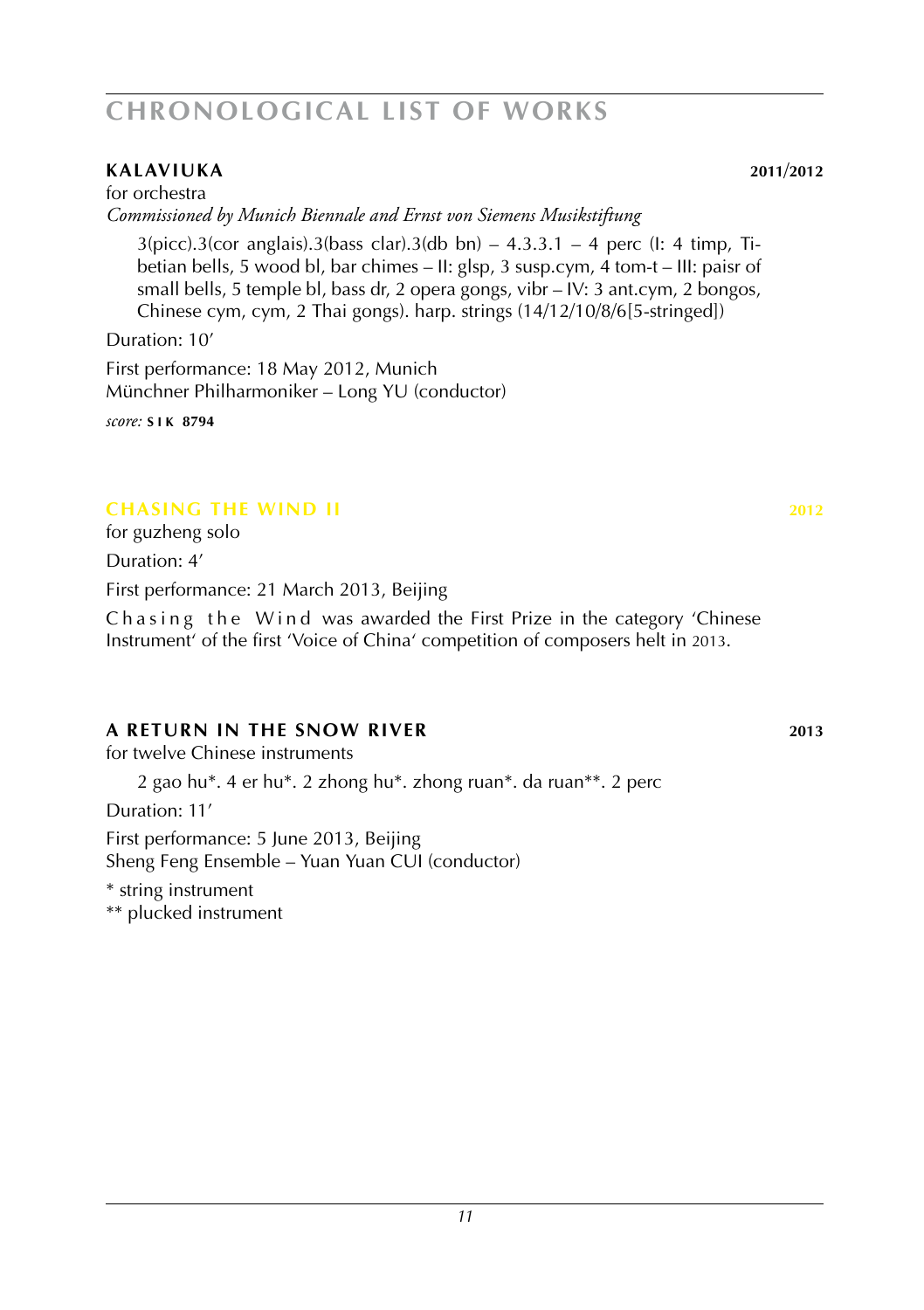#### **The Pine-soughing valleys 2014**

for sheng, guzheng and orchestra *Commissioned by Musikalische Akademie des Nationaltheater-Orchesters Mannheim*

- *1*. Incisive Mount-Peaks
- *2*. Roaring Waterfall
- *3*. Floating Mists
- *4*. Bursting Flow
- *5*. Lushing Pines

 $3(picc).3(cor anglais).3(bass clar).3(db bn) - 4.3.3.1 - 4 perc (l: timp, 5 wood)$ bl, sizzle cym, cym over timp – II: crot, bamboo chimes, glsp, 3 susp.cym, 4 tom-t – III: vibr, 5 temple bl, bass dr – IV: tam-t, marimba) – harp. strings

Duration: 10'

First performance: 19 May 2014, Mannheim Dong YING (sheng) – Su CHANG (guzheng) – Orchester des Nationaltheaters Mannheim – Shao-Chia Lü (conductor)

*score:* **s i k 8791**

#### **scattered shades 2014**

for ensemble

1.0.1.0 – 0.0.0.0 – piano. vl. vc

Duration: 9'

First performance: 21 May 2014, Beijing Les Temps Modernes

*score:* **s i k 8795**

#### **sparkling in the vast 2014**

for pipa, flute, clarinet, harp, percussion and double bass *Commissioned by the Toronto Royal Conservatory of Music*

Duration: 7'

First performance: 21 May 2014, Toronto Weiwei LAN (pipa) – Dianne Aitken (flute) – Max Christie (clarinet) – Erica Goodman (harp) – Rick Sacks (percussion) – Roberto Occhipinti (double bass) – Robert Aitken (conductor)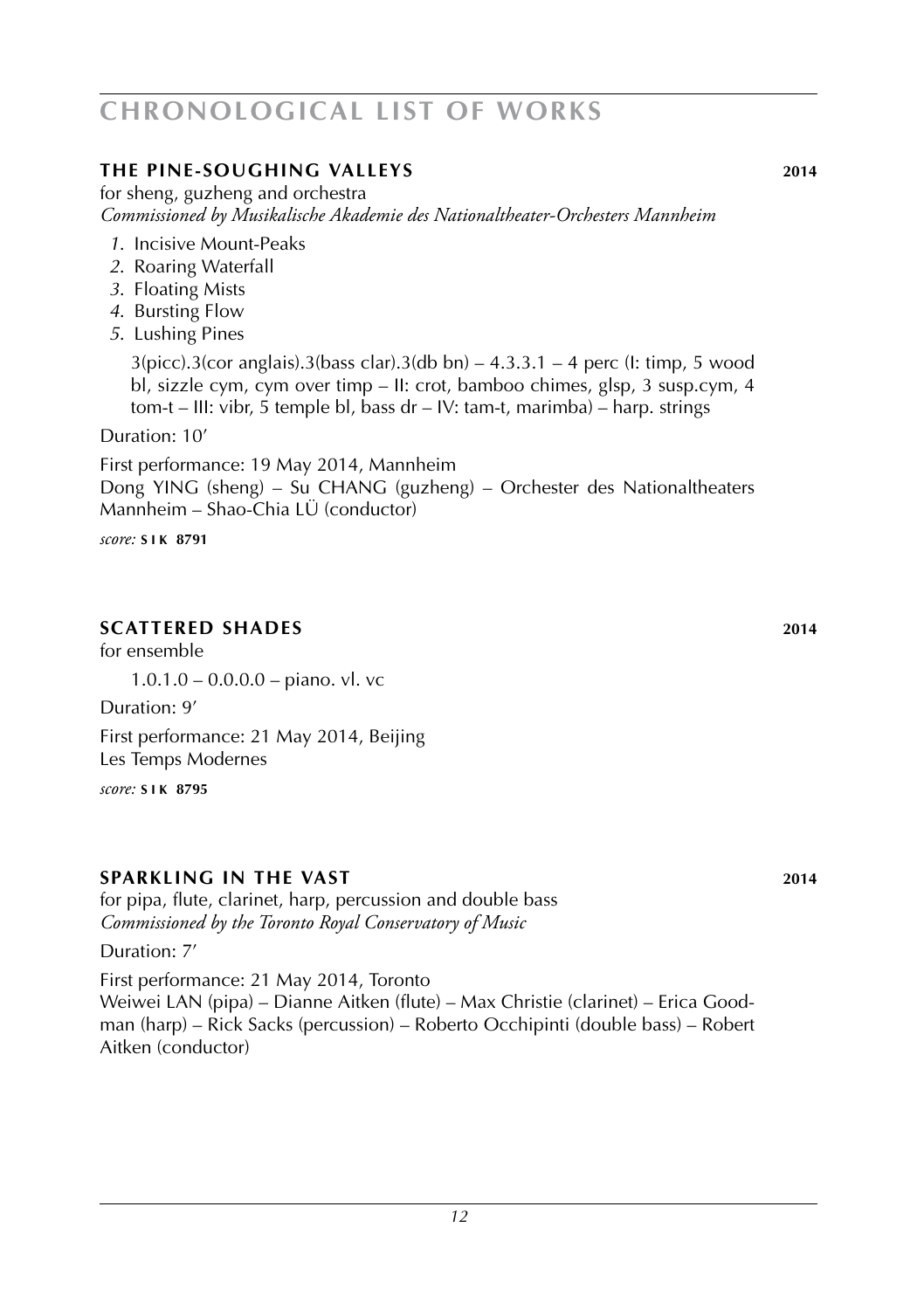#### **liu yun – fliessende reime 2015**

for pipa, sheng and ensemble *Commissioned by Deutschlandfunk*

> 1.0.1.0 – 1.1.1.0 – perc (cast, crot, bell tree, 5 wood bl, bass dr, susp.cym, sizzle cym, 2 gongs). piano. acc. strings (1/0/1/1/1)

Duration: 16'

First performance: 18 April 2015, Cologne Weiwei LAN (pipa) – Lei WANG (sheng) – E-MEX Ensemble – Christoph Maria Wagner (conductor)

#### **DIASPORA** 2017

for ensemble

 $0.0.0.0 - 0.0.0.0 - 2$  perc (I: Korean perc – II: Western perc). sheng. daegeum, sanjo gayageum, koto strings (1/1/1/1/1)

Duration: 10'

First performance: 1 December 2017, Berlin, Radialsystem EurAsian Pool of Sound – Il-Ryun Chung (conductor)

#### **ripples in spacetime i 2017**

for sheng, pipa, zheng and ensemble *Commissioned by the Central Conservatory of Music Beijing*

1.0.1(bass clar). $0 - 1.1.1.0 - 2$  perc. strings  $\left(\frac{5}{4}\right)\left(\frac{3}{2}\right)$ 

Duration: 16'

First performance: 27 January 2018, New York, Lincoln Center Ensembel of the Beijing Central Conservatory of Music

#### **ripples in spacetime iI 2017**

for clarinet, violin, violoncello and piano

Duration: 13'

First performance: 19 January 2018, Berlin, Heimathafen Neukölln – Festival Ultraschall Nina Janßen-Deinzer (Klarinette) – Sarah Saviet (Violine) – Lucas Fels (Violoncello) – Nicolas Hodges (Klavier)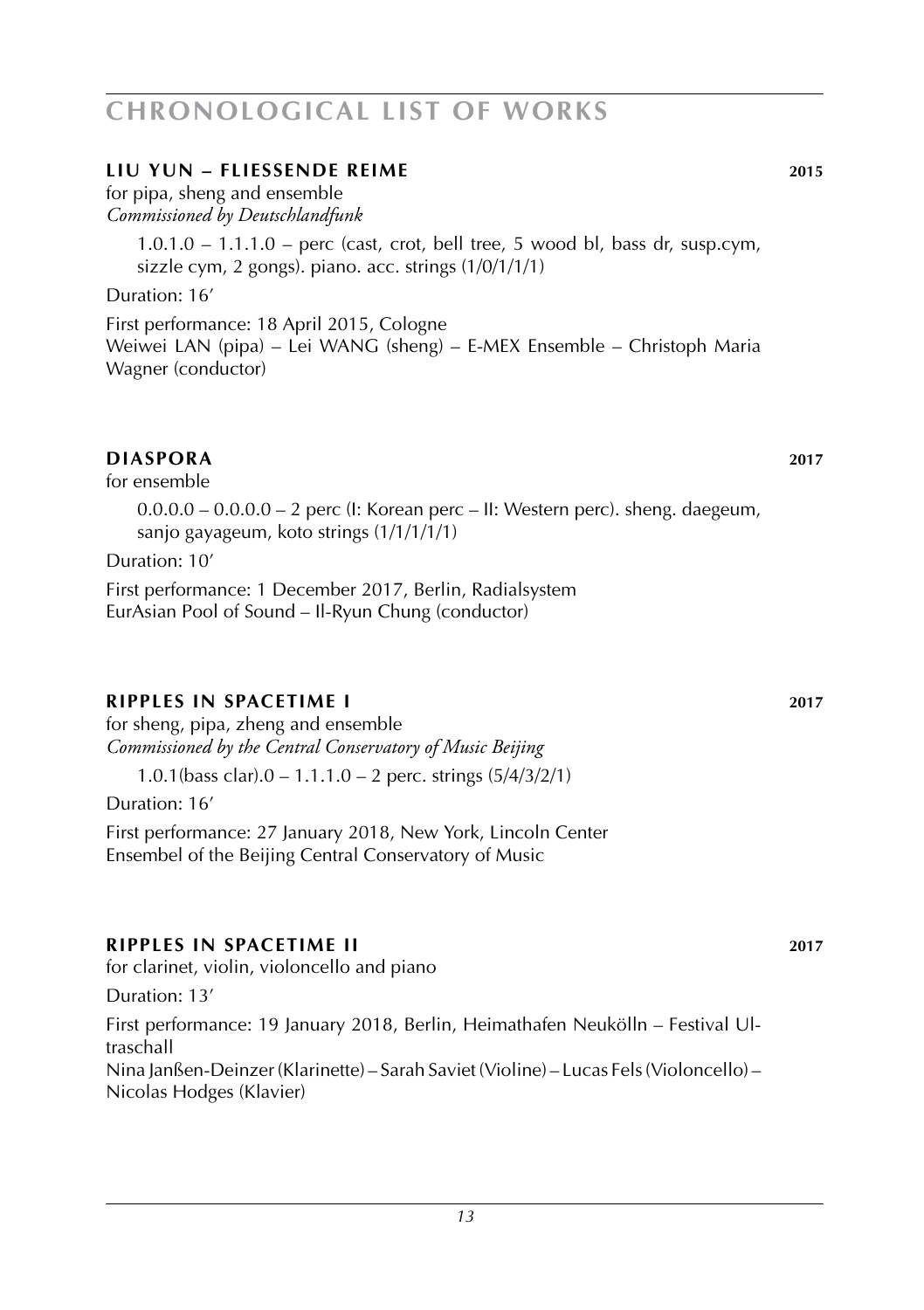#### **listen to the sounds of nature 2018**

for orchestra Duration: 12'

First performance: 27 November 2018, Suzhou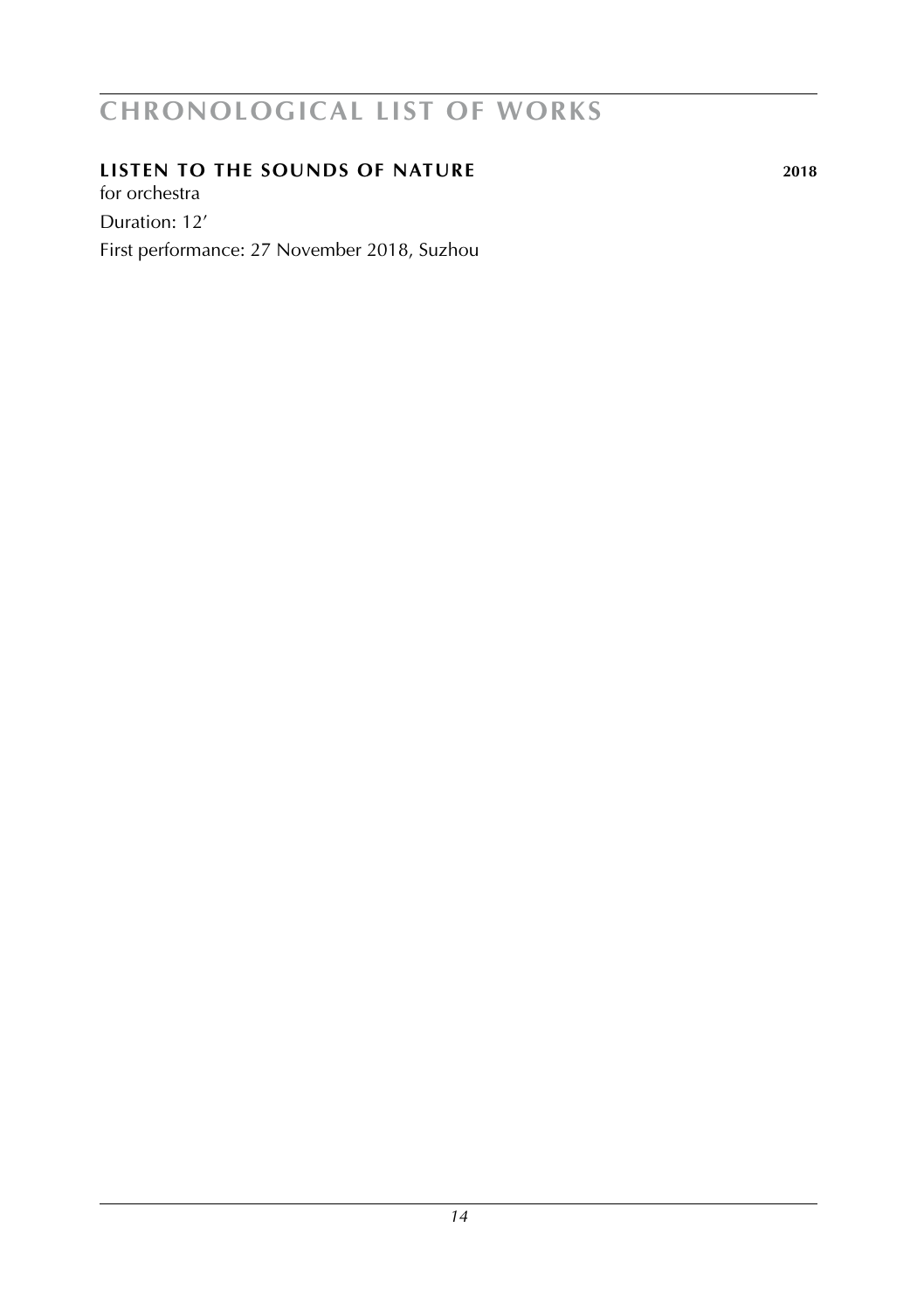## **index**

| Listen to the Sounds of Nature <b>Election Contract Contract Contract</b> 14                                                                                                                                                       |  |
|------------------------------------------------------------------------------------------------------------------------------------------------------------------------------------------------------------------------------------|--|
|                                                                                                                                                                                                                                    |  |
| The Lone Pine Singing in the Wind <b>Constitution</b> 2014 10:00 10:00 10:00 10:00 10:00 10:00 10:00 10:00 10:00 10:00 10:00 10:00 10:00 10:00 10:00 10:00 10:00 10:00 10:00 10:00 10:00 10:00 10:00 10:00 10:00 10:00 10:00 10:00 |  |
|                                                                                                                                                                                                                                    |  |
|                                                                                                                                                                                                                                    |  |
|                                                                                                                                                                                                                                    |  |
|                                                                                                                                                                                                                                    |  |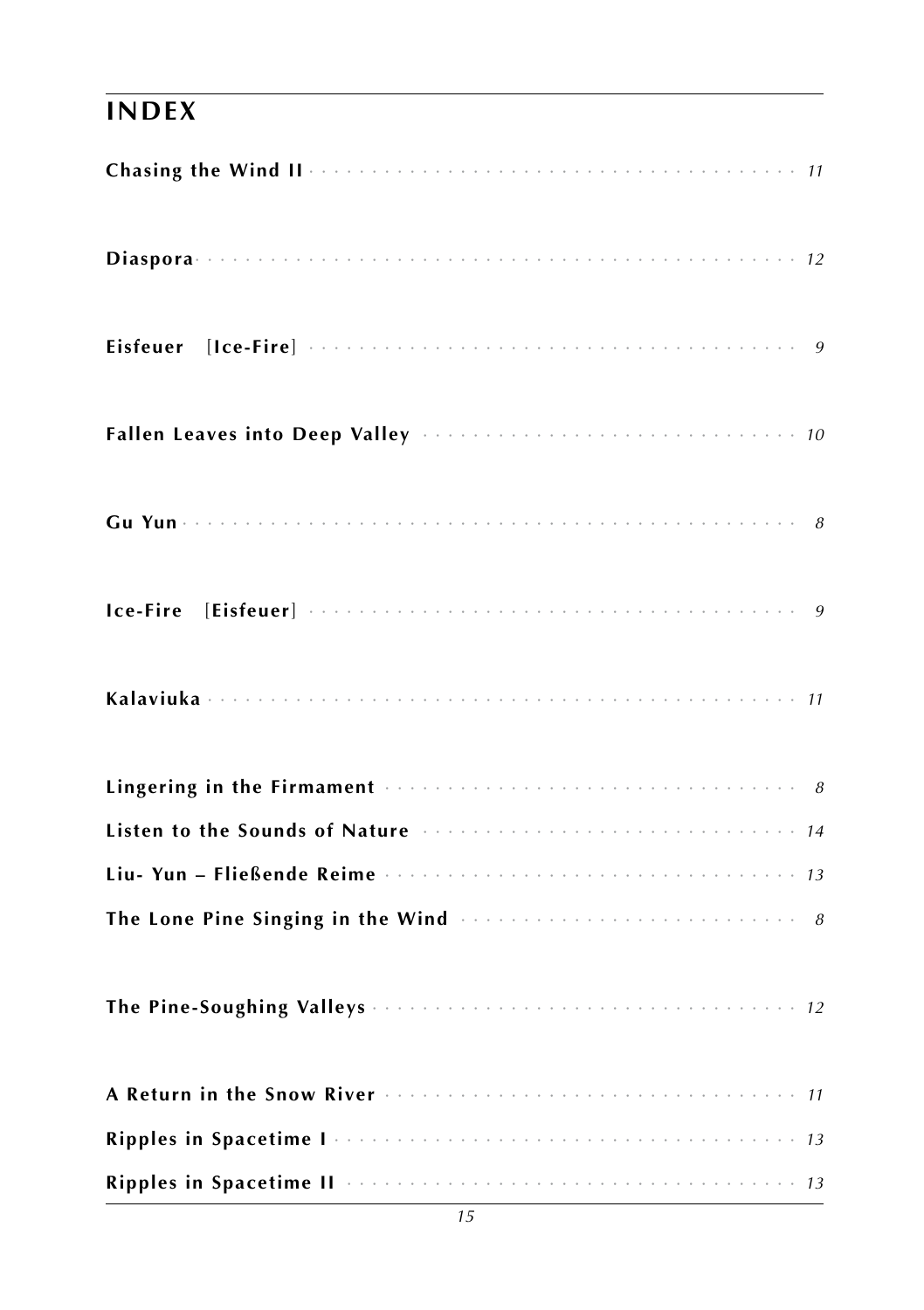# **INDEX**

| Yuan II $\cdots$ $\cdots$ $\cdots$ $\cdots$ $\cdots$ $\cdots$ $\cdots$ $\cdots$ $\cdots$ $\cdots$ $\cdots$ |
|------------------------------------------------------------------------------------------------------------|
|                                                                                                            |